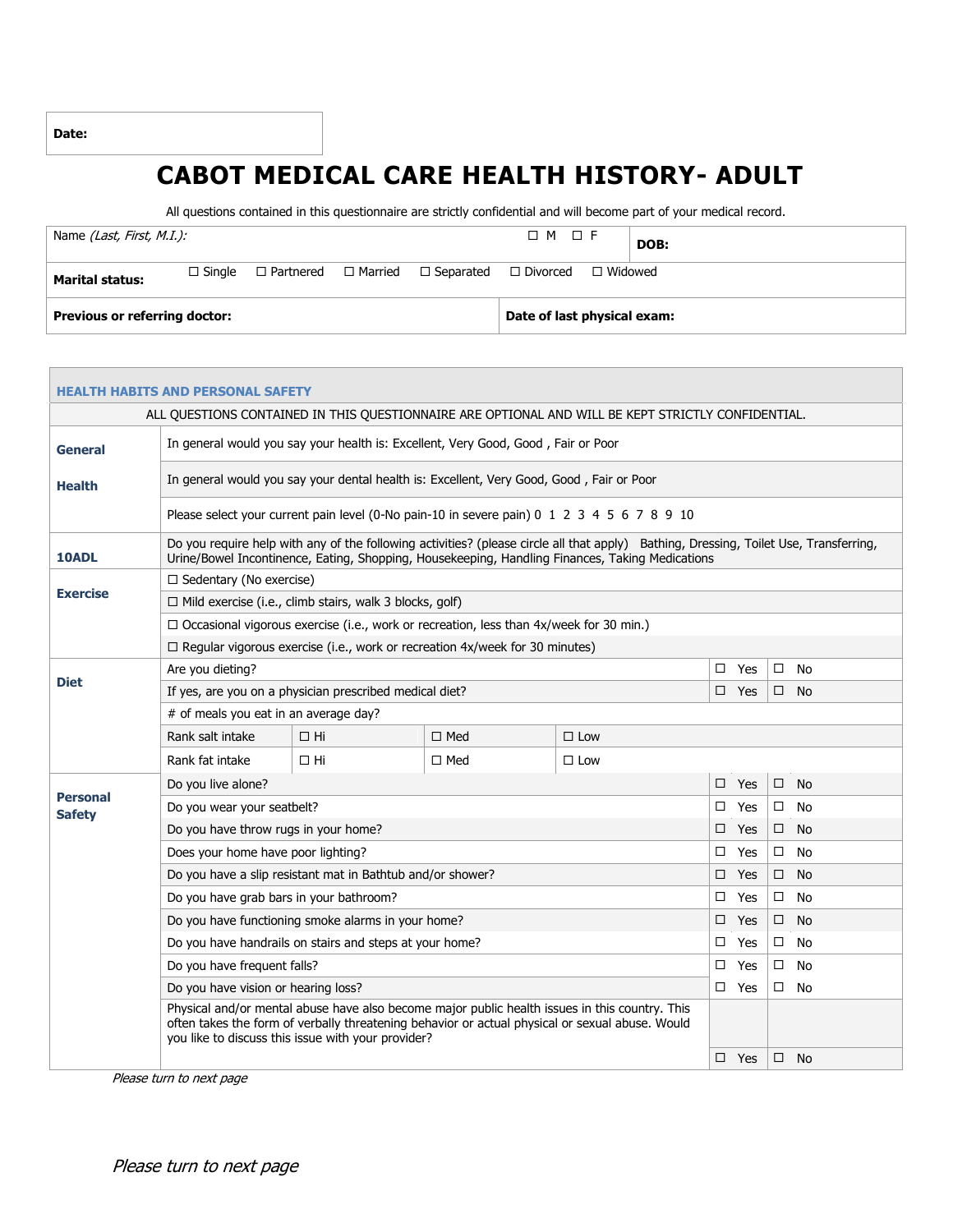| <b>Name</b> (Last, First, M.I.): | DOB: |
|----------------------------------|------|
|----------------------------------|------|

| <b>Allergies to medications</b>                                                      |                  |                 |  |  |
|--------------------------------------------------------------------------------------|------------------|-----------------|--|--|
| Name the Drug                                                                        | Reaction You Had |                 |  |  |
|                                                                                      |                  |                 |  |  |
|                                                                                      |                  |                 |  |  |
|                                                                                      |                  |                 |  |  |
| List your prescribed drugs and over-the-counter drugs, such as vitamins and inhalers |                  |                 |  |  |
| Name the Drug                                                                        | Strength         | Frequency Taken |  |  |
|                                                                                      |                  |                 |  |  |

| List any medical problems that other doctors have diagnosed |                                    |                                            |                                        |  |               |                                             |  |
|-------------------------------------------------------------|------------------------------------|--------------------------------------------|----------------------------------------|--|---------------|---------------------------------------------|--|
|                                                             |                                    |                                            |                                        |  |               |                                             |  |
|                                                             |                                    |                                            |                                        |  |               |                                             |  |
|                                                             |                                    |                                            |                                        |  |               |                                             |  |
| Do you currently have?                                      |                                    |                                            |                                        |  |               |                                             |  |
| Pacemaker $\Box$ Yes $\Box$ No                              | Defibrillator $\Box$ Yes $\Box$ No | Pain Stimulator $\Box$ Yes<br>$\square$ No | Pain Pump $\Box$ Yes $\Box$ No         |  |               | Allergy to IV Contrast $\Box$ Yes $\Box$ No |  |
| Have you ever had a blood transfusion?                      |                                    |                                            |                                        |  | $\Box$<br>Yes | $\Box$<br><b>No</b>                         |  |
| <b>Childhood illness:</b>                                   | $\Box$ Measles<br>$\Box$ Mumps     | $\Box$ Rubella<br>$\Box$ Chickenpox        | $\Box$ Rheumatic Fever<br>$\Box$ Polio |  |               |                                             |  |

| Other hospitalizations |        |          |  |  |
|------------------------|--------|----------|--|--|
| Year                   | Reason | Hospital |  |  |
|                        |        |          |  |  |
|                        |        |          |  |  |
|                        |        |          |  |  |
|                        |        |          |  |  |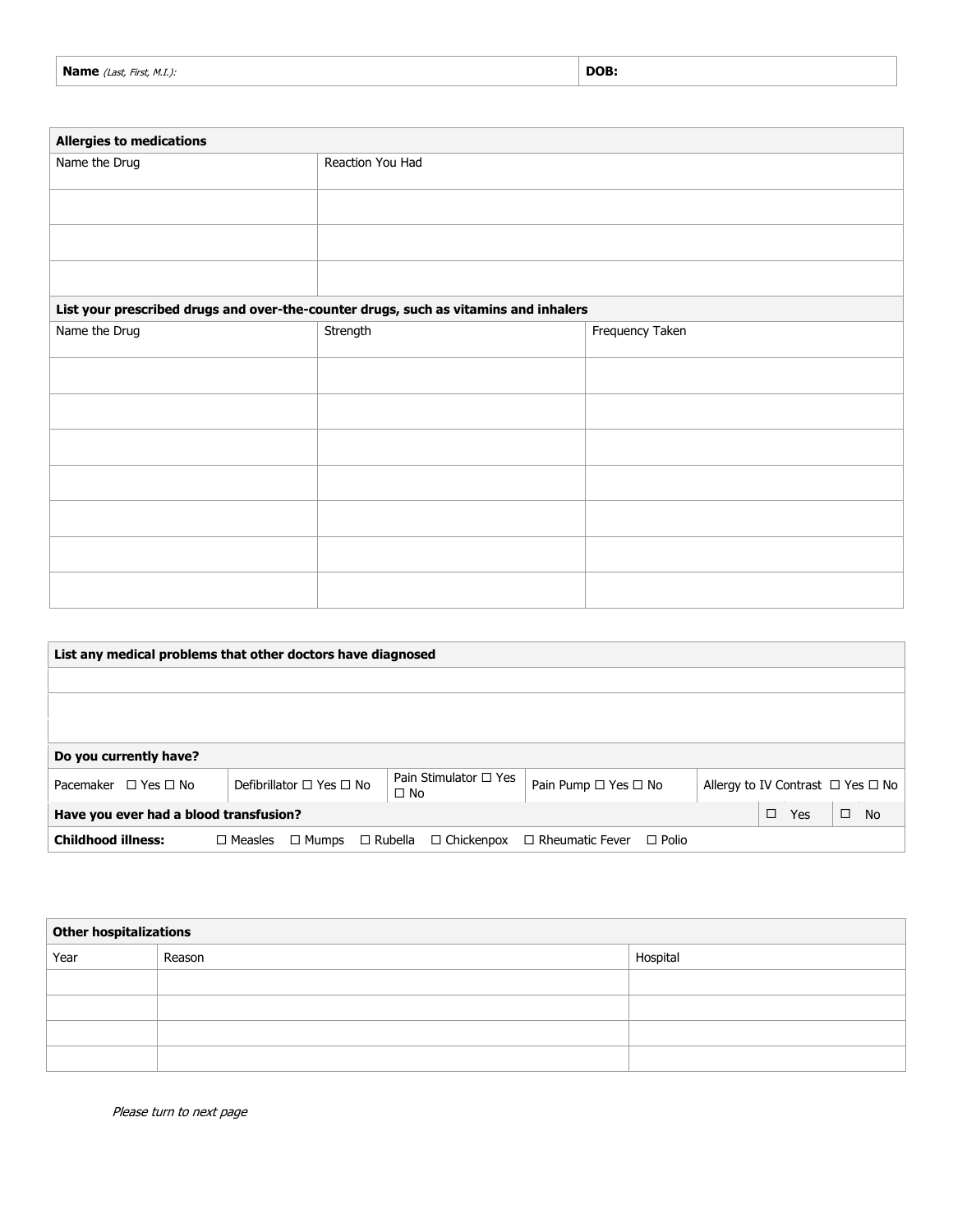| <b>DOB</b><br>Name $\alpha$<br>$\cdots$<br>(Last,<br><i>First, M.I.):</i> |  |
|---------------------------------------------------------------------------|--|
|---------------------------------------------------------------------------|--|

| Date/Year                       |                             |                  |                                    |                                     |                   |                  |  | Date/Year |
|---------------------------------|-----------------------------|------------------|------------------------------------|-------------------------------------|-------------------|------------------|--|-----------|
| <b>Immunizations and dates:</b> |                             | $\Box$ Tetanus   |                                    |                                     |                   | $\Box$ Pneumonia |  |           |
|                                 |                             | $\Box$ Hepatitis |                                    |                                     | $\Box$ Chickenpox |                  |  |           |
|                                 |                             | $\Box$ Influenza |                                    | □ MMR Measles, Mumps, Rubella       |                   |                  |  |           |
|                                 | $\square$ Shingles          |                  |                                    |                                     | $\Box$ Other:     |                  |  |           |
|                                 | Date/Year                   |                  |                                    | Date/Year                           |                   |                  |  | Date/Year |
| <b>Preventative</b>             | $\Box$ Aortic Ultrasound    |                  |                                    | $\Box$ Dilated Eye Exam/Eye<br>Exam |                   | $\Box$ Other:    |  |           |
| <b>Screenings</b>               | $\Box$ Bone Density<br>Test |                  |                                    | $\Box$ Mammogram                    |                   |                  |  |           |
| and dates:<br>□ Colonoscopy     |                             | $\Box$ Pap       |                                    |                                     |                   |                  |  |           |
|                                 | $\Box$ Dental Exam          |                  | $\Box$ Prostate Screening<br>(PSA) |                                     |                   |                  |  |           |

| <b>MENTAL HEALTH</b>                                                                 |        |            |        |           |  |  |
|--------------------------------------------------------------------------------------|--------|------------|--------|-----------|--|--|
| Is stress a major problem for you?                                                   | $\Box$ | Yes        | □      | No        |  |  |
| Do you feel depressed?                                                               | $\Box$ | <b>Yes</b> | $\Box$ | <b>No</b> |  |  |
| Do you panic when stressed?                                                          | $\Box$ | Yes        | $\Box$ | No        |  |  |
| Do you fell anxious often?                                                           | $\Box$ | Yes        | $\Box$ | No        |  |  |
| Are you unable to control or stop worrying?<br>$\Box$                                |        |            |        |           |  |  |
| Do you often feel stress about your health, finances, family, relationships or work? |        |            |        | No        |  |  |
| $\Box$<br>Do you have problems with eating or your appetite?                         |        |            |        | No        |  |  |
| $\Box$<br>Do you get the social and emotional support you need?                      |        |            |        | No        |  |  |
| Do you cry frequently?                                                               |        |            |        | No        |  |  |
| Have you ever attempted suicide?                                                     |        |            |        | No        |  |  |
| Have you ever seriously thought about hurting yourself?                              |        |            |        | No        |  |  |
| $\Box$<br>$\Box$<br>Do you have trouble sleeping?<br><b>Yes</b><br><b>No</b>         |        |            |        |           |  |  |
| Have you ever been to a counselor?                                                   | $\Box$ | Yes        | □      | No        |  |  |

**List any other doctors who follow your care and why they see you:**

| Do you have an Advance<br>Directive or Living Will?        | Yes | No |
|------------------------------------------------------------|-----|----|
| Would you like information on<br>the preparation of these? | Yes | No |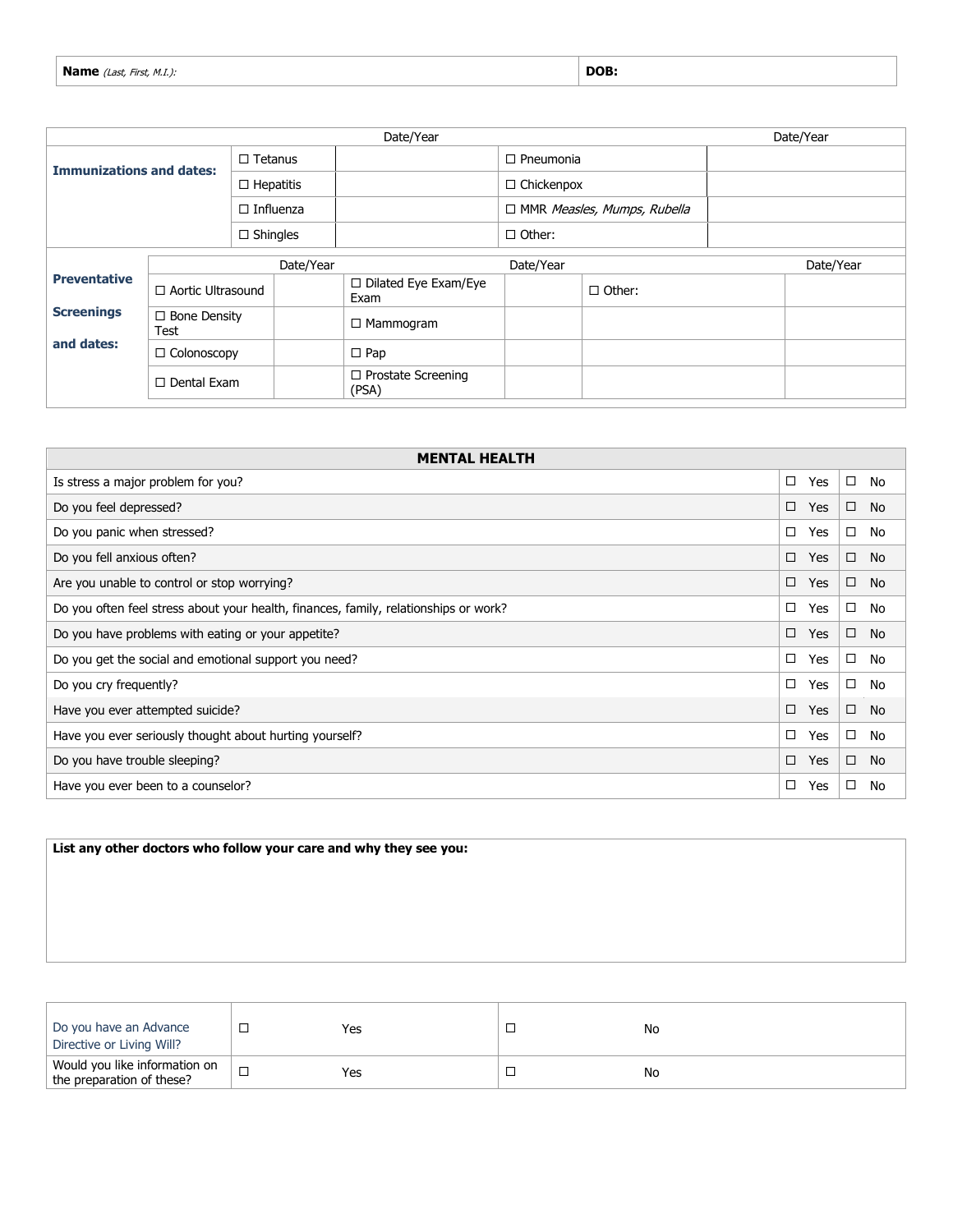| <b>Name</b> (Last, First, M.I.): | DOB. |
|----------------------------------|------|
|----------------------------------|------|

| <b>Surgeries</b> |        |          |  |  |  |  |  |  |
|------------------|--------|----------|--|--|--|--|--|--|
| Year             | Reason | Hospital |  |  |  |  |  |  |
|                  |        |          |  |  |  |  |  |  |
|                  |        |          |  |  |  |  |  |  |
|                  |        |          |  |  |  |  |  |  |
|                  |        |          |  |  |  |  |  |  |
|                  |        |          |  |  |  |  |  |  |

| <b>FAMILY HEALTH HISTORY</b> |                         |                             |                                |                         |                             |
|------------------------------|-------------------------|-----------------------------|--------------------------------|-------------------------|-----------------------------|
|                              | AGE                     | SIGNIFICANT HEALTH PROBLEMS |                                | AGE                     | SIGNIFICANT HEALTH PROBLEMS |
| <b>Father</b>                |                         |                             | <b>Children</b>                | $\Box$ M<br>$\square$ F |                             |
| Mother                       |                         |                             |                                | $\Box$ M<br>$\Box$ F    |                             |
| <b>Sibling</b>               | $\Box$ M<br>$\Box$ F    |                             |                                | $\Box$ M<br>$\square$ F |                             |
|                              | $\Box$ M<br>$\square$ F |                             |                                | $\Box$ M<br>$\square$ F |                             |
|                              | $\Box$ M<br>$\square$ F |                             | Grandmother<br>Maternal        |                         |                             |
|                              | $\Box$ M<br>$\square$ F |                             | <b>Grandfather</b><br>Maternal |                         |                             |
|                              | $\Box$ M<br>$\square$ F |                             | Grandmother<br>Paternal        |                         |                             |
|                              | $\Box$ M<br>$\square$ F |                             | <b>Grandfather</b><br>Paternal |                         |                             |

| <b>Tobacco</b>  | Do you use tobacco?<br>□                                                                                         |                                                       |                     |                     |        | Yes                   |        | $\square$ No |  |  |
|-----------------|------------------------------------------------------------------------------------------------------------------|-------------------------------------------------------|---------------------|---------------------|--------|-----------------------|--------|--------------|--|--|
|                 | $\Box$ Cigarettes - pks./day                                                                                     |                                                       | $\Box$ Chew - #/day | $\Box$ Pipe - #/day |        | $\Box$ Cigars - #/day |        |              |  |  |
|                 | $\Box$ # of years                                                                                                | $\Box$ Or year quit                                   |                     |                     |        |                       |        |              |  |  |
| <b>Caffeine</b> | $\Box$ None                                                                                                      | $\Box$ Coffee                                         | $\Box$ Tea          | $\Box$ Cola         |        |                       |        |              |  |  |
|                 | # of cups/cans per day?                                                                                          |                                                       |                     |                     |        |                       |        |              |  |  |
| <b>Alcohol</b>  | Do you drink alcohol?                                                                                            |                                                       |                     |                     |        |                       |        | No           |  |  |
|                 | If yes, what kind?                                                                                               |                                                       |                     |                     |        |                       |        |              |  |  |
|                 |                                                                                                                  |                                                       |                     |                     |        |                       |        |              |  |  |
|                 | Have you ever felt you should cut down on how much you drink?                                                    | Yes                                                   | $\Box$              | No                  |        |                       |        |              |  |  |
|                 |                                                                                                                  | Have people annoyed you by criticizing your drinking? |                     | □                   | Yes    | $\Box$                | No     |              |  |  |
|                 | Have you ever felt bad about your drinking?                                                                      |                                                       | $\Box$              | Yes                 | $\Box$ | No                    |        |              |  |  |
|                 | Have you ever had a drink first thing in the morning to steady your nerves or to get<br>$\square$ No<br>Yes<br>□ |                                                       |                     |                     |        |                       |        |              |  |  |
|                 | rid of a hangover (eye-opener)?                                                                                  |                                                       |                     |                     |        |                       |        |              |  |  |
| <b>Drugs</b>    | Do you currently use recreational or street drugs?                                                               |                                                       |                     |                     |        | Yes                   | $\Box$ | No           |  |  |
|                 | Have you ever given yourself street drugs with a needle?                                                         |                                                       |                     |                     |        |                       |        | No           |  |  |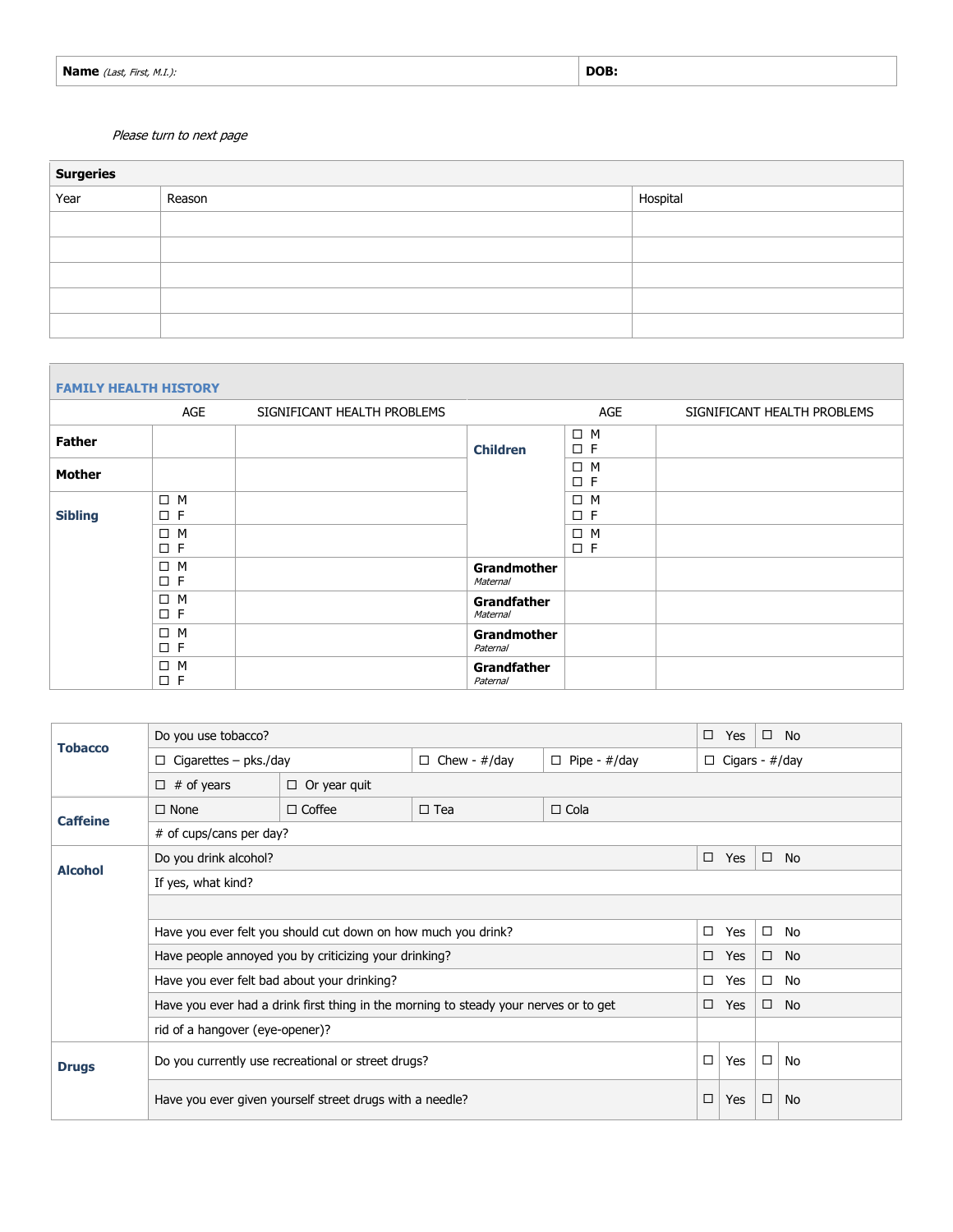| <b>WOMEN ONLY</b>                                                                                           |   |     |        |           |  |  |
|-------------------------------------------------------------------------------------------------------------|---|-----|--------|-----------|--|--|
| Age at onset of menstruation:                                                                               |   |     |        |           |  |  |
| Date of last menstruation:                                                                                  |   |     |        |           |  |  |
| Period every ______ days                                                                                    |   |     |        |           |  |  |
| Heavy periods, irregularity, spotting, pain, or discharge?                                                  | □ | Yes | $\Box$ | No        |  |  |
| Number of pregnancies _______ Number of live births ______                                                  |   |     |        |           |  |  |
| Are you pregnant or breastfeeding?                                                                          |   |     |        |           |  |  |
| Have you had a D&C, hysterectomy, or Cesarean?                                                              |   |     |        | <b>No</b> |  |  |
| Any urinary tract, bladder, or kidney infections within the last year?                                      |   |     |        | <b>No</b> |  |  |
| Any blood in your urine?                                                                                    |   |     |        | <b>No</b> |  |  |
| Any problems with control of urination?                                                                     |   |     | $\Box$ | <b>No</b> |  |  |
| Any hot flashes or sweating at night?                                                                       |   |     | $\Box$ | No        |  |  |
| Do you have menstrual tension, pain, bloating, irritability, or other symptoms at or around time of period? |   |     | $\Box$ | No        |  |  |
| Experienced any recent breast tenderness, lumps, or nipple discharge?                                       |   |     | $\Box$ | <b>No</b> |  |  |
| Date of last pap and rectal exam?                                                                           |   |     | $\Box$ | No        |  |  |
| Date of last Mammogram?                                                                                     |   |     |        |           |  |  |

| <b>MEN ONLY</b>                                                                     |        |     |        |           |  |  |  |
|-------------------------------------------------------------------------------------|--------|-----|--------|-----------|--|--|--|
| Do you usually get up to urinate during the night?                                  | $\Box$ | Yes | $\Box$ | <b>No</b> |  |  |  |
| If yes, $#$ of times                                                                | □      | Yes | $\Box$ | No        |  |  |  |
| Do you feel pain or burning with urination?                                         | $\Box$ | Yes | $\Box$ | <b>No</b> |  |  |  |
| Any blood in your urine?                                                            | □      | Yes | $\Box$ | No        |  |  |  |
| Do you feel burning discharge from penis?                                           |        |     |        | <b>No</b> |  |  |  |
| Has the force of your urination decreased?                                          |        |     |        | No        |  |  |  |
| Have you had any kidney, bladder, or prostate infections within the last 12 months? |        |     |        | <b>No</b> |  |  |  |
| Do you have any problems emptying your bladder completely?                          |        |     |        | No        |  |  |  |
| Any difficulty with erection or ejaculation?                                        |        |     |        | No        |  |  |  |
| Any testicle pain or swelling?                                                      |        |     |        | No        |  |  |  |
| Date of last prostate and rectal exam?                                              |        |     |        | <b>No</b> |  |  |  |
| <b>OTHER PROBLEMS</b>                                                               |        |     |        |           |  |  |  |

|            | Are you sexually active?                                                                                                                                                                                                                                                                            |  | Yes |  | No   |  |
|------------|-----------------------------------------------------------------------------------------------------------------------------------------------------------------------------------------------------------------------------------------------------------------------------------------------------|--|-----|--|------|--|
| <b>Sex</b> | If yes, are you trying for a pregnancy?                                                                                                                                                                                                                                                             |  |     |  | - No |  |
|            | If not trying for a pregnancy list contraceptive or barrier method used:                                                                                                                                                                                                                            |  |     |  |      |  |
|            | Any discomfort with intercourse?                                                                                                                                                                                                                                                                    |  |     |  | - No |  |
|            | Illness related to the Human Immunodeficiency Virus (HIV), such as AIDS, has become a major<br>public health problem. Risk factors for this illness include intravenous drug use and unprotected<br>sexual intercourse. Would you like to speak with your provider about your risk of this illness? |  | Yes |  | No   |  |